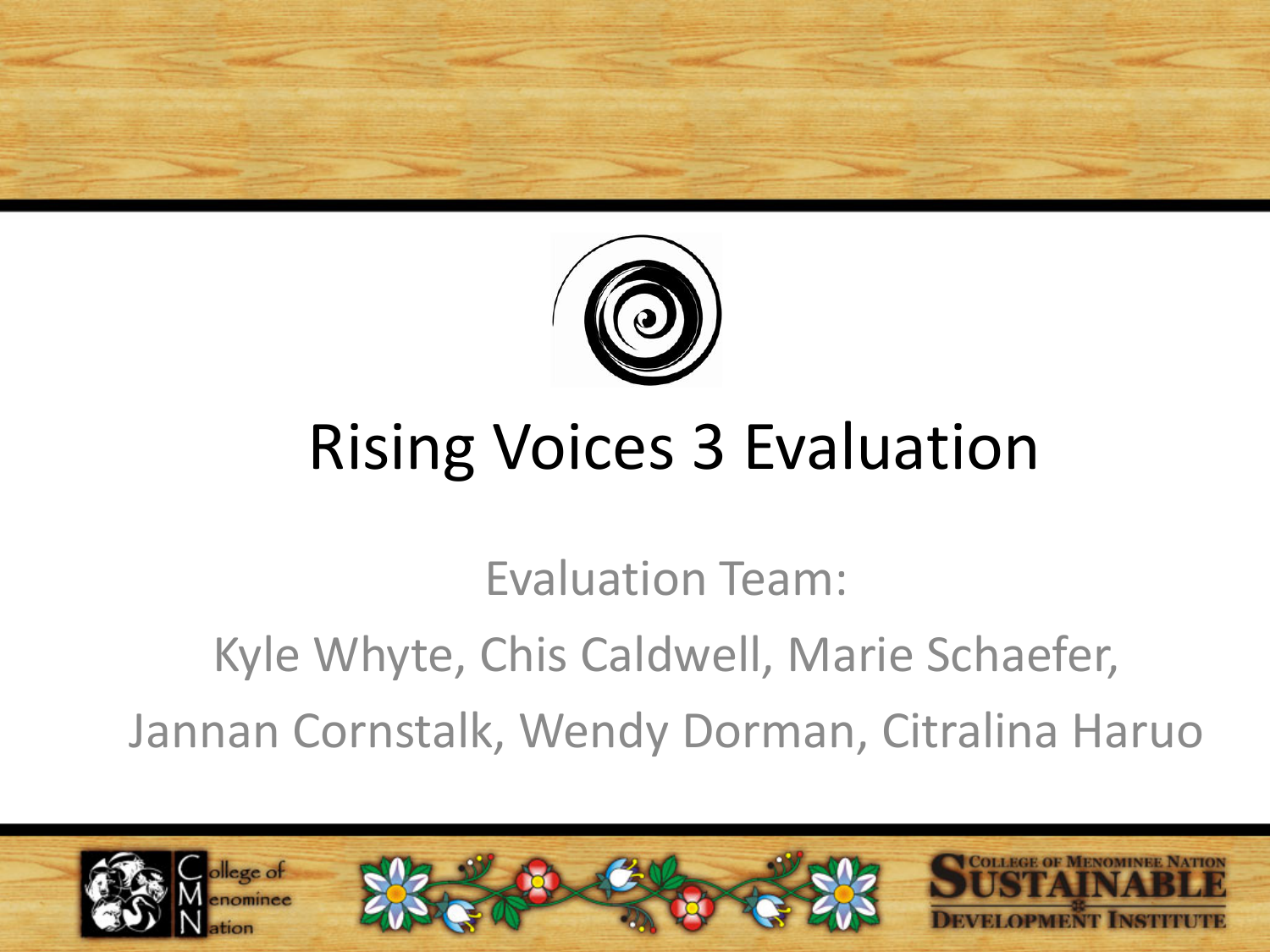





#### **Relationships** that are being built and maintained through Rising Voices.

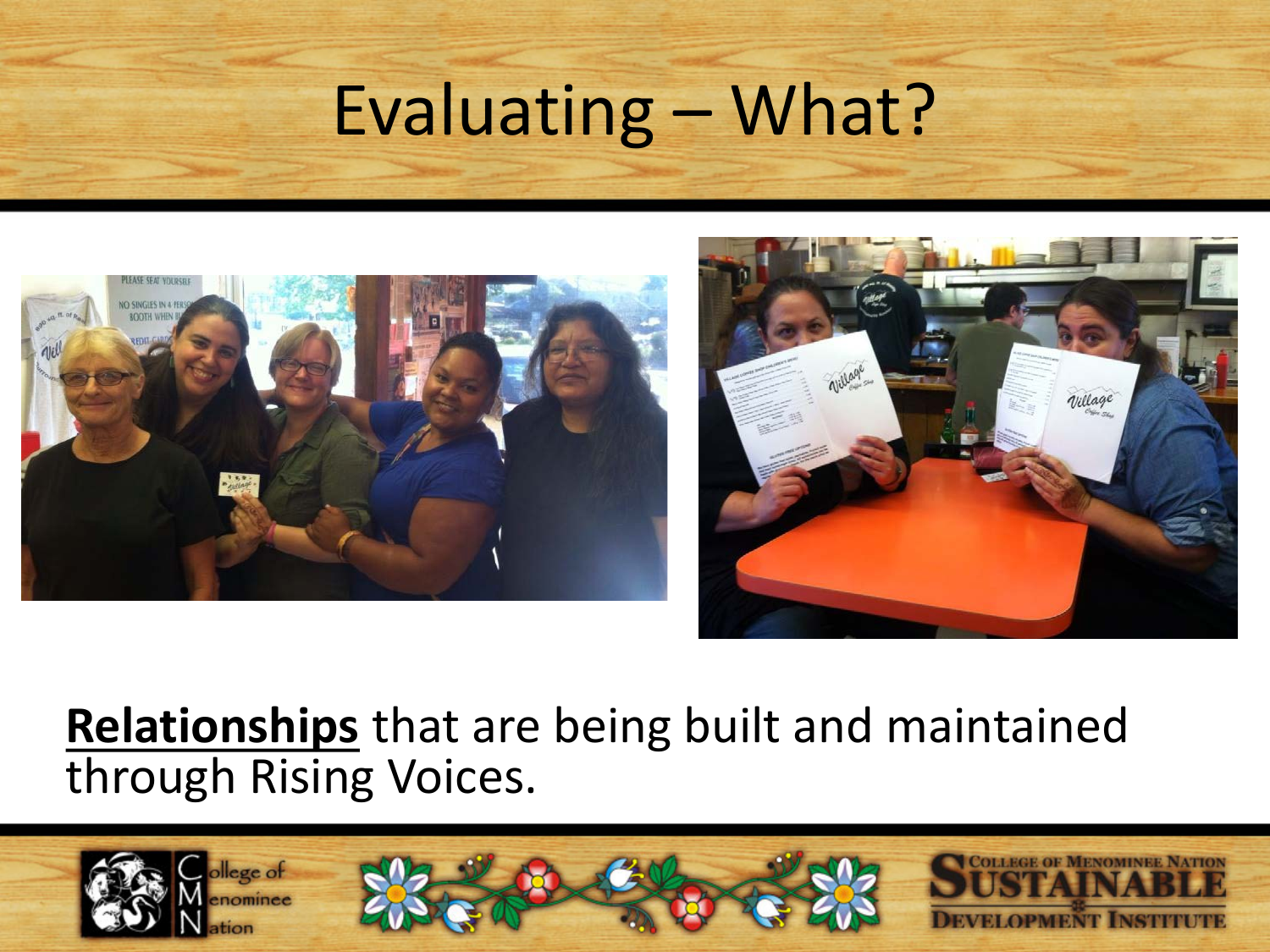# MENOMINEE SUSTAINABLITY THEORETICAL MODEL

- Sustainability Model:
	- Land and Sovereignty
	- Natural Environment
	- Institutions
	- Technology
	- Economics
	- Human Perception, Activity & Behavior





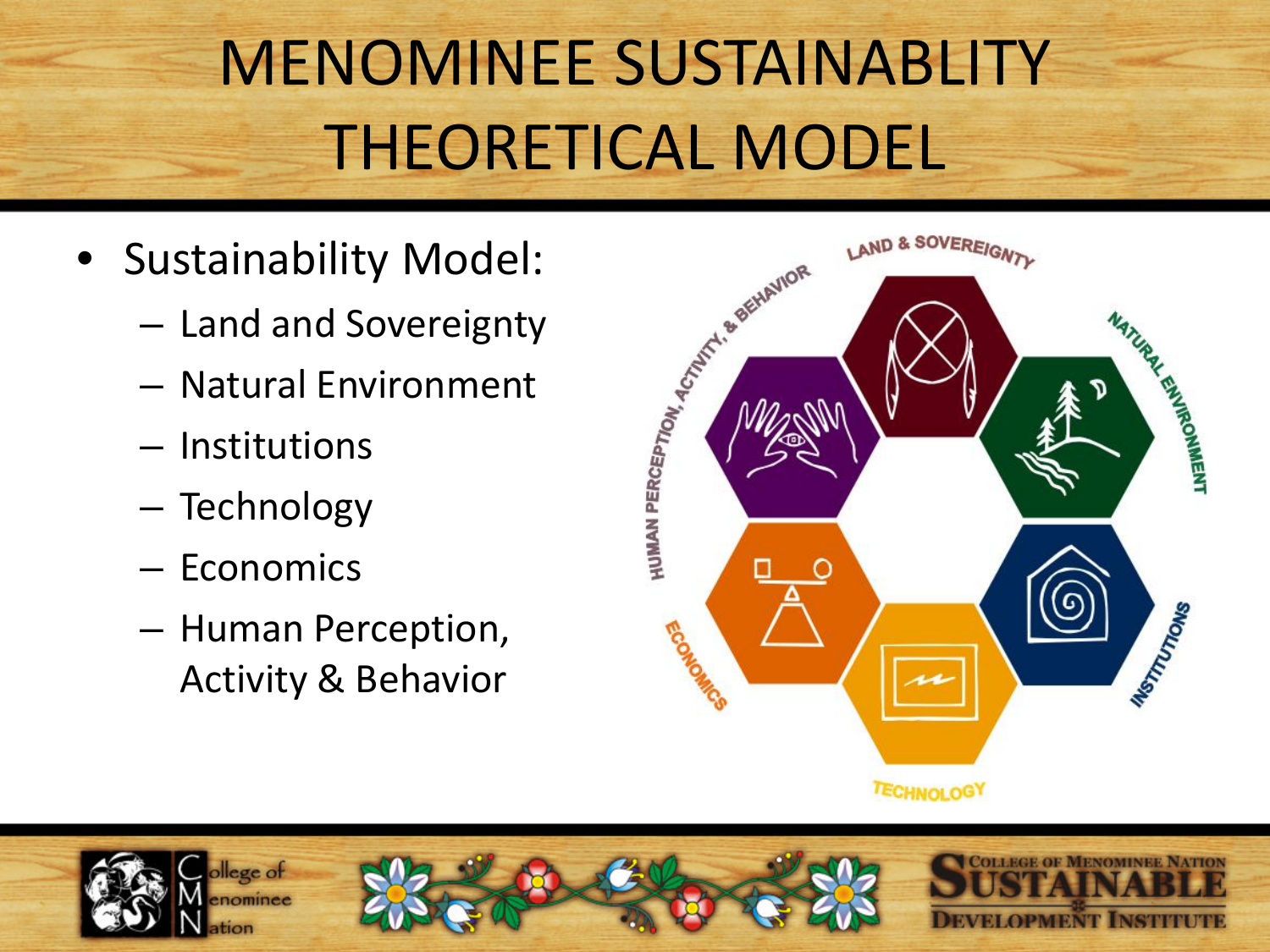## AIHEC EVALUATION FRAMEWORK

Similar to the Menominee Nation Model, but developed for evaluation of education projects:

- Evaluation is part of and within the activity itself
- Place-based
- Community-based
- Individual responsibility-based; and
- Respective of the entire Tribe as a people.

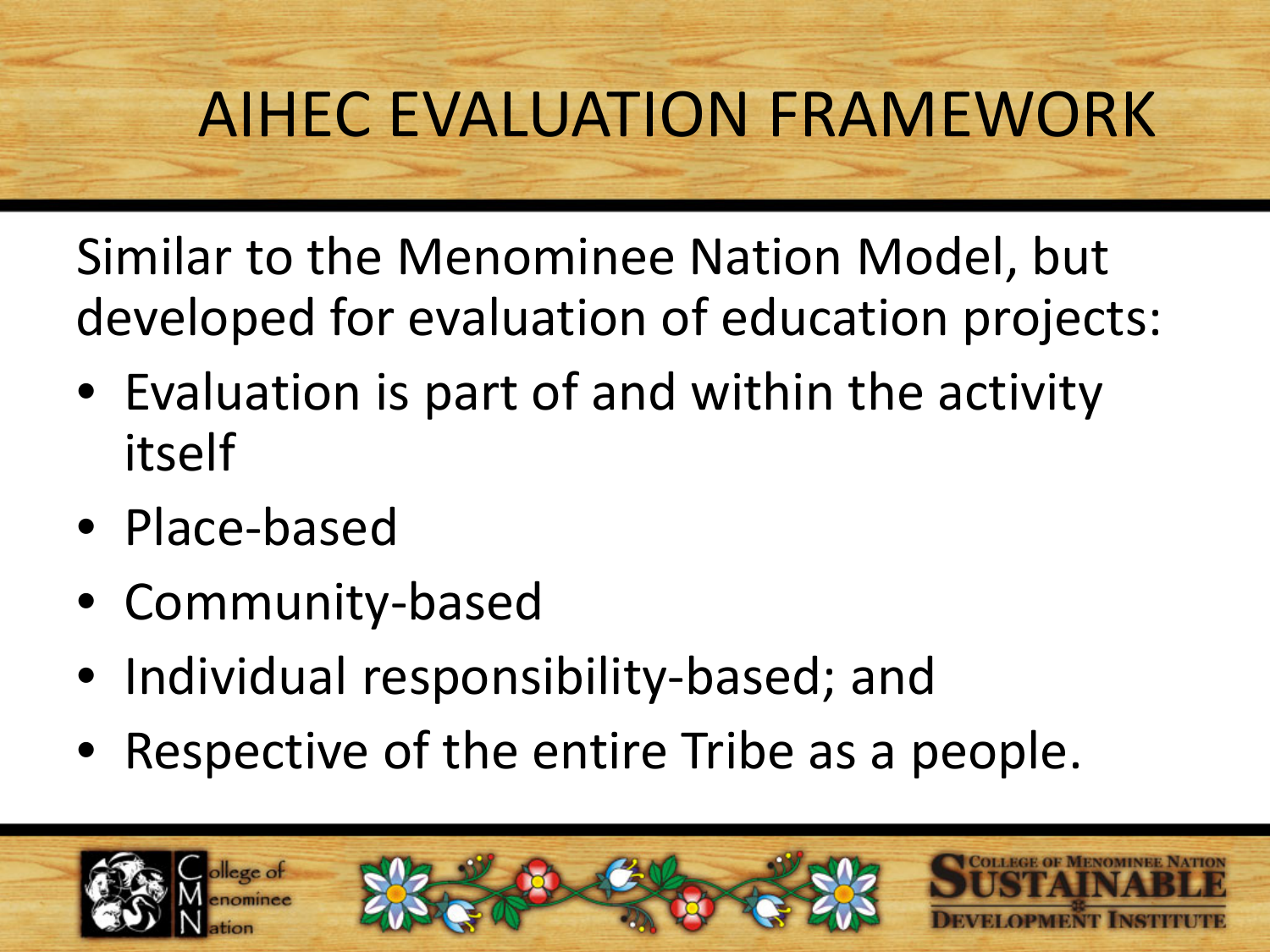## RV3 Day 1: **Observations**

- Reaching across boundaries and allowing networking that wouldn't otherwise have been possible
- Learning a common language to use between Traditional Ecological Knowledges and Scientific Knowledge
- Making regional connections with parties who have never met but live in the same area and work in the same field on similar projects. This leads to an exchange of information and inclusion in a larger network to collaborative.
- Students looking for mentors who have advice on careers

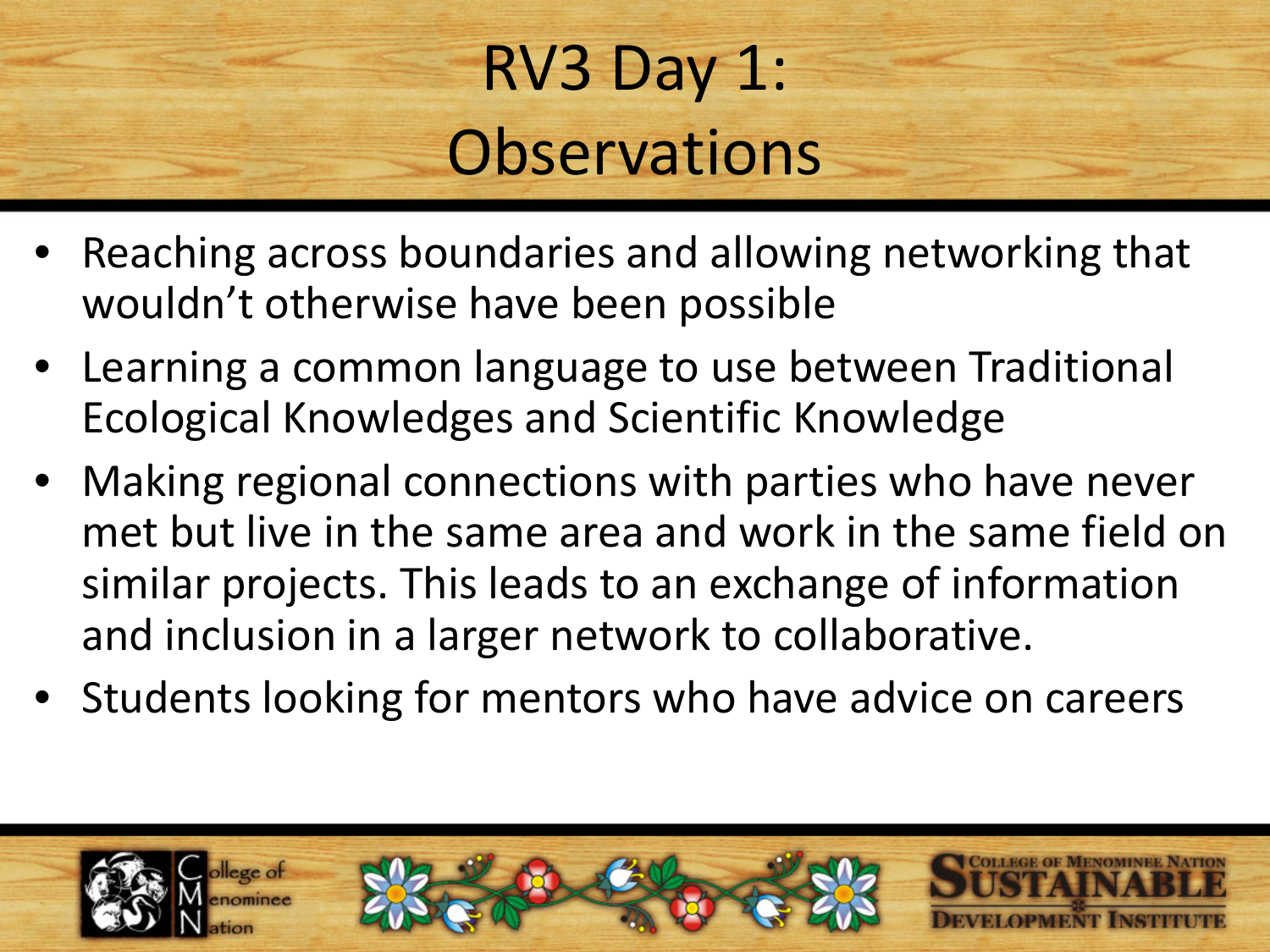## Post-RV3

- Asking for your feedback post-RV3 and reporting back the pre-RV3 survey results
- There will ample chances for people to comment and contribute at every step.